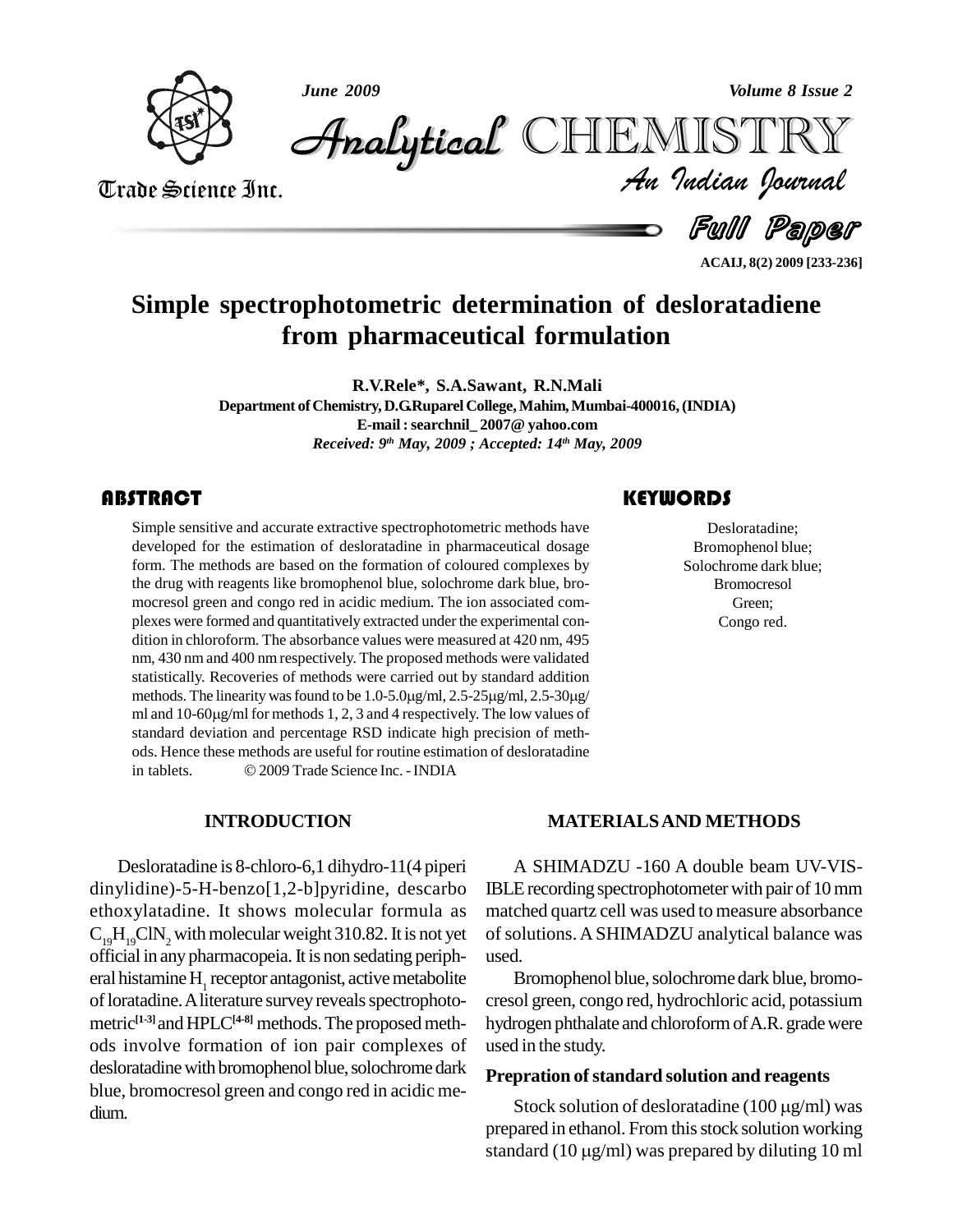# Full Paper

stock solution to 100 ml with ethanol. 0.1% w/v solution of bromophenol blue, 0.25% w/v solochrome dark blue 0.02% w/v bromocresol green and 0.6 % w/v congo red solutions were prepared in distilled water respectively.

Potassium hydrogen phthalate buffer solution of pH 4.01was prepared in distilledwater.Dilute hydrochloric acid was used to adjust desired pH of buffer solution.

#### **EXPERIMENTAL**

#### **Method 1(with bromophenol blue)**

Into a series of separating funnels appropriate amount of the working standard drug solutions were pipetted out. To each funnel 1.0 ml of buffer ( $pH = 4.2$ ) and  $6.0$  ml of  $0.1\%$  w/v bromophenol blue were added. 10 ml of chloroform was added to each funnel. The solutions were shaken for thorough mixing of the two  $400 \text{ nm}$ . phases and were allowed to stand for clear separation of the layers.

The absorbance values of the chloroform layers were measured against their respective reagent blank at the wavelength of the maximum absorbance  $(\lambda_{\text{max}} 420 \text{ nm})$ .

#### **Method 2(with solochrome dark blue)**

Into a series of separating funnels appropriate amount of the working standard drug solutions were pipetted out. To each funnel 4.0 ml of buffer ( $pH =$ 1.10) and 4 ml of 0.25% w/v solochrome dark blue were added. 10 ml of chloroform was added to each<br>lution was further diluted to give 10 µg/ml. Such solufunnel. The solutions were shaken for thorough mixing of the two phases and were allowed to stand for clear separation of the layers.

The absorbance values of the chloroform layers were measured against their respective reagent blank at the wavelength of the maximum absorbance  $(\lambda_{\text{max}} 495 \text{ nm})$ .

#### **Method 3(with bromocresol green)**

amount of the working standard drug solutions were *I*<br>Indian *I*<br>*I*<br>*I*<br>*IISTRY*<br>*IISTRY*<br>*I* Into a series of separating funnels appropriate pipetted out. To each funnel 1.0 ml of buffer ( $pH = 3.7$ ) and 5.5 ml of 0.02% w/v bromocresol green were added. 10 ml of chloroform was added to each funnel.

CHEMISTRY COMMENT

The solutions were shaken for thorough mixing of the two phases and were allowed to stand for clear separation of the layers.

The absorbance values of the chloroform layers were measured against their respective reagent blank at the wavelength of the maximum absorbance  $(\lambda_{\text{max}} 430 \text{ nm})$ .

#### **Method 4 (with congo red)**

Into a series of separating funnels appropriate amount of the working standard drug solutions were pipetted out. To each funnel  $1.0$  ml of buffer (pH = 3.7) and 5.0ml of 0.06% w/v congo red were added. 10 ml of chloroformwas added to each funnel.The solutions were shaken for thorough mixing of the two phases and were allowed to stand for clear separation of the layers.

The absorbance values of the chloroform layers were measured against their respective reagent blank at the wavelength of the maximum absorbance  $(\lambda_{\text{max}})$ 

#### **Estimation from tablets**

Twenty tablets of labelled claim 5 mg of desloratadine were weighed accurately. Average weight of each tablet was determined. Tablets were crushed into fine powder.An accurately weighed quantity of powder equivalent to 10 mg of desloratadine was transferred into a beaker and it was shaken with 50 ml of ethanol and filtered. The filtrate and the washing were collected in a 100.0 ml volumetric flask. This filtrate<br>and the washing were diluted up to the mark with etha-<br>nol to obtain final concentration as 100 µg/ml. This soand the washing were diluted up to the mark with ethanol to obtain final concentration as  $100 \mu g/ml$ . This sotion was used for methods  $(1-4)$  respectively.

Appropriate aliquots of drug solution were taken and the individual assay procedures were followed for the estimation of drug contents in tablets. The concentration of the drug in the tablets was calculated using calibration curve. The recovery experiment was carried out by standard addition method. Results of analysis are given inTABLE 1.

#### **RESULTSAND DISCUSSION**

The extractive spectrophotometric methods are popular due to their sensitivity in assay of the drug and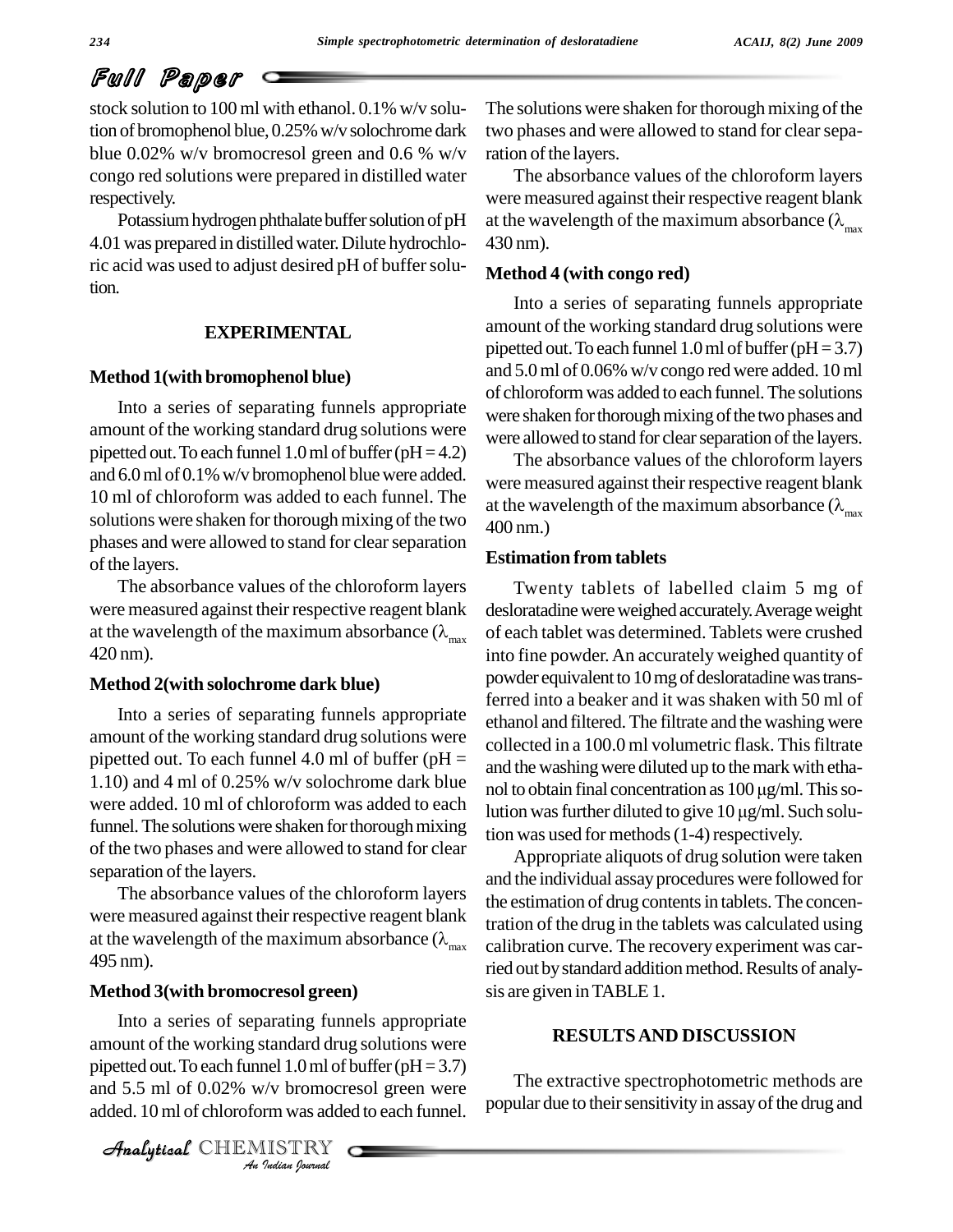# Full Paper

hence ion pair extractive spectrophotometric methods mination of many pharmaceutical preparations. These proposed methods are extractive spectrophotometric methods for the determination of desloratadine by using chloroform as solvent from its formulations i.e. tablets.<br>The colour ion pair complexes formed are very

stable. The working conditions of these methods were established by varying one parameter at time and keeping the other parameters fixed by observing the effect produced on the absorbance of the colour species. The various parameters involved for maximum colour de-

TABLE 1 : Optical and regression of drug in different methods

| <b>Parameter</b>     | <b>Methods</b> |                                                                                 |                                                                      |           |  |  |
|----------------------|----------------|---------------------------------------------------------------------------------|----------------------------------------------------------------------|-----------|--|--|
|                      | 1              | 2                                                                               | 3                                                                    | 4         |  |  |
| $\lambda$ max (nm)   | 420            | 495                                                                             | 430                                                                  | 400       |  |  |
| Beer law             |                |                                                                                 |                                                                      |           |  |  |
| limits               | $1.0 - 5.0$    | $2.5 - 25$                                                                      | $2.5 - 30$                                                           | $10 - 60$ |  |  |
| $(\mu g/mL)$         |                |                                                                                 |                                                                      |           |  |  |
| Molar                |                |                                                                                 |                                                                      |           |  |  |
| absorptivity         |                | $4.494\times10^{4}$ $8.889\times10^{3}$ $9.821\times10^{3}$ $5.066\times10^{3}$ |                                                                      |           |  |  |
| (l/mol.cm)           |                |                                                                                 |                                                                      |           |  |  |
| Sandell's            | 0.144          |                                                                                 | $2.88 \text{ y}10^{-2}$ $3.16 \text{x}10^{-2}$ $1.62 \times 10^{-2}$ |           |  |  |
| sensitivity          |                |                                                                                 |                                                                      |           |  |  |
| Correlation          | 0.9999         | 0.9984                                                                          | 0.9999                                                               | 0.9999    |  |  |
| coefficient( $r^2$ ) |                |                                                                                 |                                                                      |           |  |  |
| Regression           |                |                                                                                 |                                                                      |           |  |  |
| equation             |                |                                                                                 |                                                                      |           |  |  |
| $(y=b+ac)$           |                |                                                                                 |                                                                      |           |  |  |
| Slope $(a)$          | 0.1446         | 0.0286                                                                          | 0.0316                                                               | 0.0163    |  |  |
| Intercept            | $-0.0013$      | 0.0005                                                                          | $-0.0005$                                                            | 0.0005    |  |  |

have gain considerable attention for quantitative deter-<br>posed methods were validated statistically and by revelopment for these methods were optimized. The procovery studies. The molar absorptivity and Sandell's sensitivity values show the sensitivity of methods while the precision was confirmed by% RSD (relative stan dard deviation). The optical characteristics such as absorption maxima (nm), molar absorptivity ( l - mole<sup>-1</sup><br>cm<sup>-1</sup>), co-rrelation coefficient (r) and sandell sensitivity<br>(µg/cm<sup>2</sup>/0.001) were calculated and are also summa $cm<sup>-1</sup>$ ), co-rrelation coefficient (r) and sandell sensitivity  $(\mu$ g/cm<sup>2</sup>/0.001) were calculated and are also summarized in TABLE 1.Assay results of recovery studies are given inTABLE 2.

> Results are in good in agreement with labelled value. The percent recovery obtained indicates non interfer ence fromthe common excipients used in the formulation. The reproducibility, repeatability and accuracy of these methods were found to be good, which is evi denced bylow standard deviation.

The proposed methods are simple, sensitive, accurate, precise and reproducible. They are directly ap plied to drug to form chromogen. Hence they can be<br>  $35.066 \times 10^3$  successfully applied for the routine estimation of <sup>3</sup> successfully applied for the routine estimation of desloratadine in bulk and pharmaceutical dosage form even at very low concentration and determination of -2 stabilityof drug in formulation such astablets.

> The strong recommendation is made here for the proposed methods for determination of desloratadine from its formulation.

| <b>Reagent</b>                 | Amount of<br>drugadded<br>$\mu$ g/ ml | Amount of<br>standard<br>drugµg/ml | <b>Total</b><br>amount<br>recovered | Percentage<br>recovery | <b>Standard</b><br>deviation | Percentage of<br>relative standard<br>deviation |
|--------------------------------|---------------------------------------|------------------------------------|-------------------------------------|------------------------|------------------------------|-------------------------------------------------|
| <b>Bromo</b><br>phenol<br>blue | 1.0                                   | $\Omega$                           | 0.9978                              | 99.780                 | 0.00501                      | 0.5025                                          |
|                                | 1.0                                   | 0.5                                | 1.4979                              | 99.860                 | 0.00526                      | 0.3513                                          |
|                                | 1.0                                   | 1.0                                | 1.9968                              | 99.840                 | 0.006593                     | 0.3302                                          |
|                                | 1.0                                   | 1.5                                | 2.5025                              | 100.10                 | 0.006373                     | 0.2546                                          |
|                                | 2.5                                   | 0.0                                | 2.494                               | 99.760                 | 0.03706                      | 1.4856                                          |
| Solochrome<br>dark blue        | 2.5                                   | 2.5                                | 4.990                               | 99.800                 | 0.02570                      | 0.5150                                          |
|                                | 2.5                                   | 5.0                                | 7.489                               | 99.853                 | 0.03967                      | 0.5297                                          |
|                                | 2.5                                   | 7.5                                | 9.9935                              | 99.935                 | 0.03567                      | 0.3569                                          |
|                                | 2.5                                   | $\theta$                           | 2.494                               | 99.760                 | 0.003539                     | 1.418                                           |
| <b>Bromocresol</b><br>green    | 2.5                                   | 2.5                                | 4.987                               | 99.740                 | 0.00275                      | 0.5517                                          |
|                                | 2.5                                   | 5.0                                | 7.501                               | 100.01                 | 0.003579                     | 0.4771                                          |
|                                | 2.5                                   | 7.5                                | 9.997                               | 99.97                  | 0.00287                      | 0.2871                                          |
| Congo red                      | 5.0                                   | 0.0                                | 4.991                               | 99.827                 | 0.0660                       | 1.3223                                          |
|                                | 5.0                                   | 5.0                                | 9.991                               | 99.91                  | 0.0425                       | 0.4254                                          |
|                                | 5.0                                   | 10.0                               | 14.973                              | 99.82                  | 0.0601                       | 0.4013                                          |
|                                | 5.0                                   | 15.0                               | 19.982                              | 99.91                  | 0.04672                      | 0.2338                                          |

#### **TABLE2: Results of recovery of drug**

**Analytical** CHEMISTRY